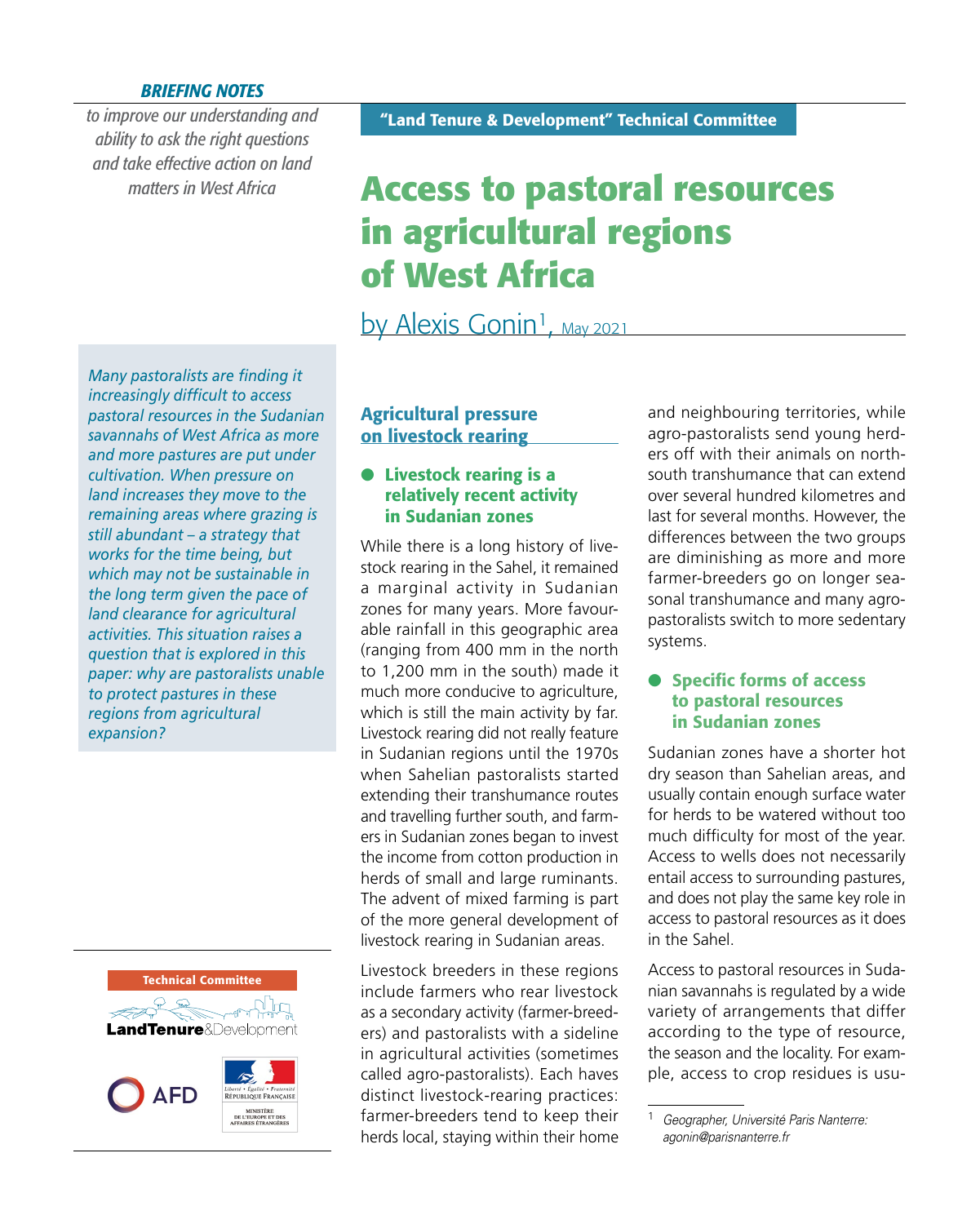ally based on informal agreements between individual herders and farmers. These exchanges of fodder for manure were historically agreed through manure contracts, which could be combined with exchanges of milk for grain. Arrangements differed from village to village and plot to plot, with certain fields being completely open, others requiring prior authorisation, and some involving donations in cash or kind.

As they follow their transhumance routes, farmer-breeders and agropastoralists usually seek the protection of a local host who acts as a mediator if a conflict arises. However, this person does not act as a land manager, as land chiefs may do for agricultural migrants. Access to pastoral resources in Sudanian areas differs from access in the Sahel as it is not explicitly regulated by the administrative authorities, village authorities, or groups of local herders who delegate management rights. Unlike farmers who wish to clear a field in the bush, local and transhumant herders do not usually have to explicitly request access to pastures or surface watering points, let alone follow a customary procedure. However, herders who want to stay in the area do have to go through a customary procedure if they want to set up a homestead and grow crops – so the same person may have to follow different procedures in order to access agricultural and pastoral resources.

#### l Pressure on Sudanese transhumance routes is hindering mobility

Pastoral resources are now subject to increasing competition from nonpastoral uses. Pastures are shrinking in many Sudanese areas due to agricultural clearance and, to a lesser extent, urbanisation, while transhumance routes are increasingly encroached upon by fields. In addition to this, livestock numbers are rising more sharply in West Africa than anywhere else on the continent: according to the FAO, the cattle population increased by 250% between 1974 and 2014, while the number of sheep almost quadrupled over the same period. In regions with the highest levels of agricultural and agro-pastoral activities, pressure on pastoral resources is testing local arrangements such as free grazing. Loss of access to pastures and watering points and the obstruction of transhumance routes at the local level weaken mobility at the regional level.

 Many herders respond to these difficulties by migrating or sending their young people and herds to areas where there is less pressure on land, often further south. But with cultivated areas also expanding quickly in these regions (particularly in cashew pioneer fronts), herders often find it no easier to access pastoral resources along these new transhumance routes.

### Reduced access to pastoral resources

#### $\bullet$  Why have rights of access to pastoral resources become an issue?

Why are herders unable to prevent the spaces where they pasture their livestock from being cultivated, and why do they find themselves having to migrate or shift their transhumance routes to the remaining areas where pressure on land is less intense? The answer may partly lie in the particular way that pastoral resources are accessed in Sudanian areas.

For a long time, the savannah in these areas was sparsely populated and agricultural activities were restricted to the outskirts of villages. There were vast expanses of bush where herders





*No one has the right to prevent the herder in this picture from watering his animals, but nor does anyone have a duty to respect pastoral use of the well. The herder is free to water his animals, but this freedom can be challenged. This is what happened with the neighbouring well seen at the bottom right of the next photograph, which was previously used for pastoral purposes but was then enclosed and is now used to water market gardens. The women working in these gardens had no duty to respect the pastoral use of the well and now have an exclusive right to use it, while herders now have a duty not to draw water from it. Photos by A. Gonin, 2017, Poykoro, Burkina Faso.*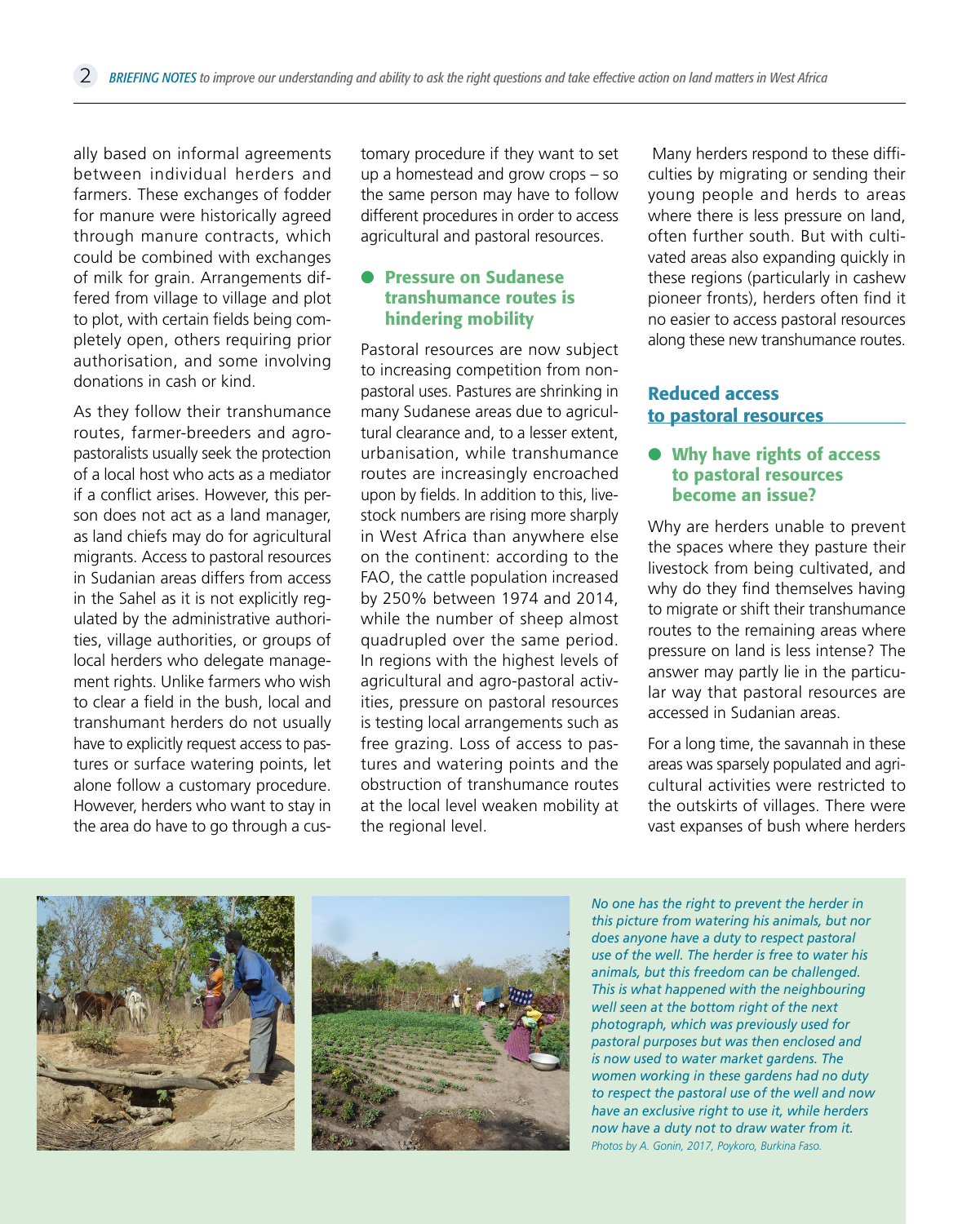could pasture their animals; access to these resources was not an issue and was not discussed. However, access to these spaces, which local customary and lineage authorities regard as village land reserves, started to become an issue when they were cleared for cultivation, and herds were effectively excluded from using them during the growing season.

#### **• Freedom of access** to pastoral resources

The concept of a right can be empirically understood (as it is here) as a 'socially authorised action' that does not cause discontent and which could, if necessary, be defended before the authorities; or as a set of prerogatives that the law or wellestablished custom recognises as held by an individual. Whichever way one looks at it, herders do not benefit from grazing rights in the bush. Their practices are tolerated, but there are no oral agreements, customary ceremonies, texts or regulations that give them a right to pasture their livestock in the bush, or water them at surface water points.

If fields are damaged or conflicts arise over a herder's use of the bush, the herder's host can argue why the local authorities should tolerate their activities, but cannot do so on the basis that the herder has grazing rights in the strict sense.

#### **•** A relational approach to rights of access

In order to understand why pastoralists are unable to defend the integrity of the bush and its pastoral use in agricultural regions of Sudanian West Africa, it is helpful to consider rights from a relational perspective (see box below) rather than focusing on the individual and their prerogatives. This enables us to understand how the issue of access plays out between a herder on the one hand, and farmers, other herders, and local land authorities on the other.

Therefore, according to the Hohfeldian approach, herders have freedoms to access bush and surface watering points, not rights. So while no one can exclude herders from the bush, no one has a duty to limit their own right to clear land or maintain grazing to ensure that there is enough pasture for herders to use.

#### $\bullet$  Advantages and disadvantages of freedom of access

When pastoral resources are abundant, these freedoms give herders great spatial fluidity and facilitate mobility at both the local and regional levels. They do not need to negotiate rights to use pastures in the different

places they visit, but when pressure on land increases, these freedoms do not allow them to defend pastoral use of the bush before any authority.

 This is why herders rarely contest the cultivation of pastures, and why they are unsuccessful when they do try to argue their case. It also explains why pastoralists' preferred strategy is to migrate or extend transhumance when pastures become scarce in a particular region.

### Ensuring access to pastoral resources and protecting mobility

#### **•** Mobility is crucial

Local and regional mobility is the keystone of pastoralism, linking Sahelian and Sudanese areas and supporting the livelihoods of tens of millions of pastoralists across West Africa. Fodder and water resources can be used

#### THE RELATIONAL APPROACH TO RIGHTS, A THEORETICAL CLARIFICATION WITH IMPORTANT PRACTICAL **CONSEQUENCES**

A right is legally defined as an action that is authorised by a legitimate institution. However, the American jurist W.N. Hohfeld argues that this approach leads to certain arrangements being mischaracterised as rights. In an article written in 1913, he distinguished a claim-right from a freedom or privilege.

According to the relational approach, a herder only has a right (claim-right) to graze in the bush if other herders and farmers have a duty to let his animals graze there, in which case they cannot do anything that would prevent the herder from exercising his right to graze (such as clearing the bush). If farmers do not respect the duties that prohibit them from taking certain actions, herders can ask the authorities to enforce their rights.

But if no such duty exists, the herder does not have a right of access in the strict sense. Hohfeld felt that it is more accurate to talk about freedoms (or privileges). No one forbids or prevents the herder from grazing; there is free access in the sense that he does not have to ask for permission, but no one has any obligation towards him, and he has no recourse if other people's actions prevent his animals from grazing. To speak of 'rights' in both cases is to mix things that are very different in practice.